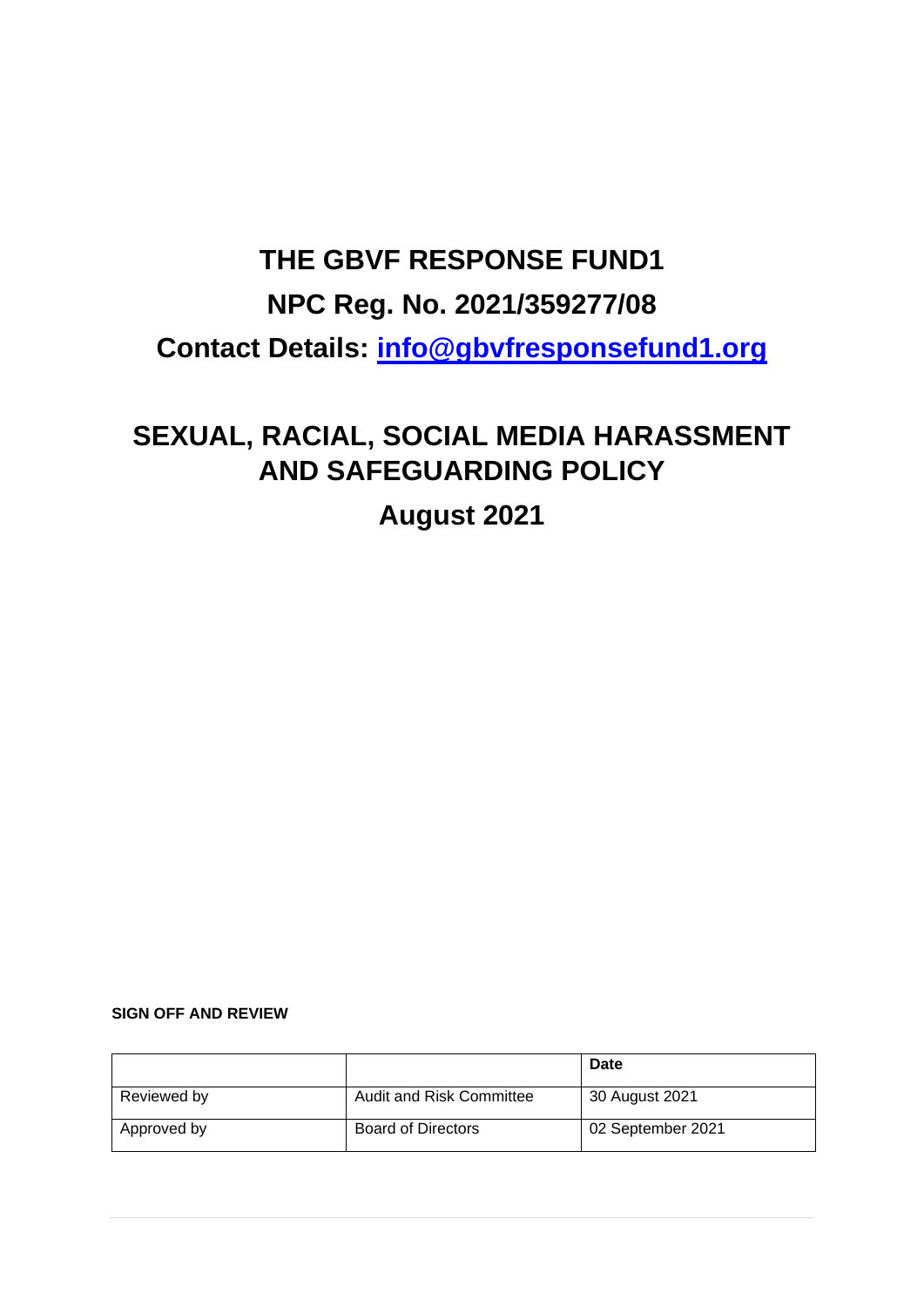#### 1. **PREAMBLE**

- 1.1. The GBVF Response Fund1 ("**Fund**") is committed to creating and maintaining a climate where all employees, secondees, volunteers, job applicants and other persons who have dealings with the Fund are treated with dignity and respect.
- 1.2. It is the policy of the Fund to provide a conducive working environment for its employees, secondees, volunteers and associated personnel that is free from all forms of discrimination or harassment.
- 1.3. A climate in the workplace should also be created and maintained in which victims of all kinds of harassment will not feel that their grievances are ignored or trivialised. To meet these ends the Fund has formulated the following policy.

#### 2. **INTRODUCTION**

2.1. The Fund was established as part of the national response to the scourge of gender-based violence in South Africa. The Fund exists to co-ordinate financial resources to support relevant programmes and campaigns to eradicate Gender Based Violence and Femicide ("**GBVF**") as articulated in the South African National Government National Strategic Plan ("**NSP**"), by serving as a vehicle through which individuals and organisations can pledge their support, by making donations to the Fund and/or specific initiatives which are supported by the Fund.

#### 3. **LEGAL FRAMEWORK**

- 3.1. This Sexual, Racial Harassment and Safeguarding Policy ("**Policy**") is guided by the following legislation:
	- 3.1.1. The Constitution of the Republic of South Africa, 1996 ("**Constitution**");
	- 3.1.2. The Employment Equity Act 55 of 1998 ("**EEA**");
	- 3.1.3. The Labour Relations Act 66 of 1995 ("**LRA**");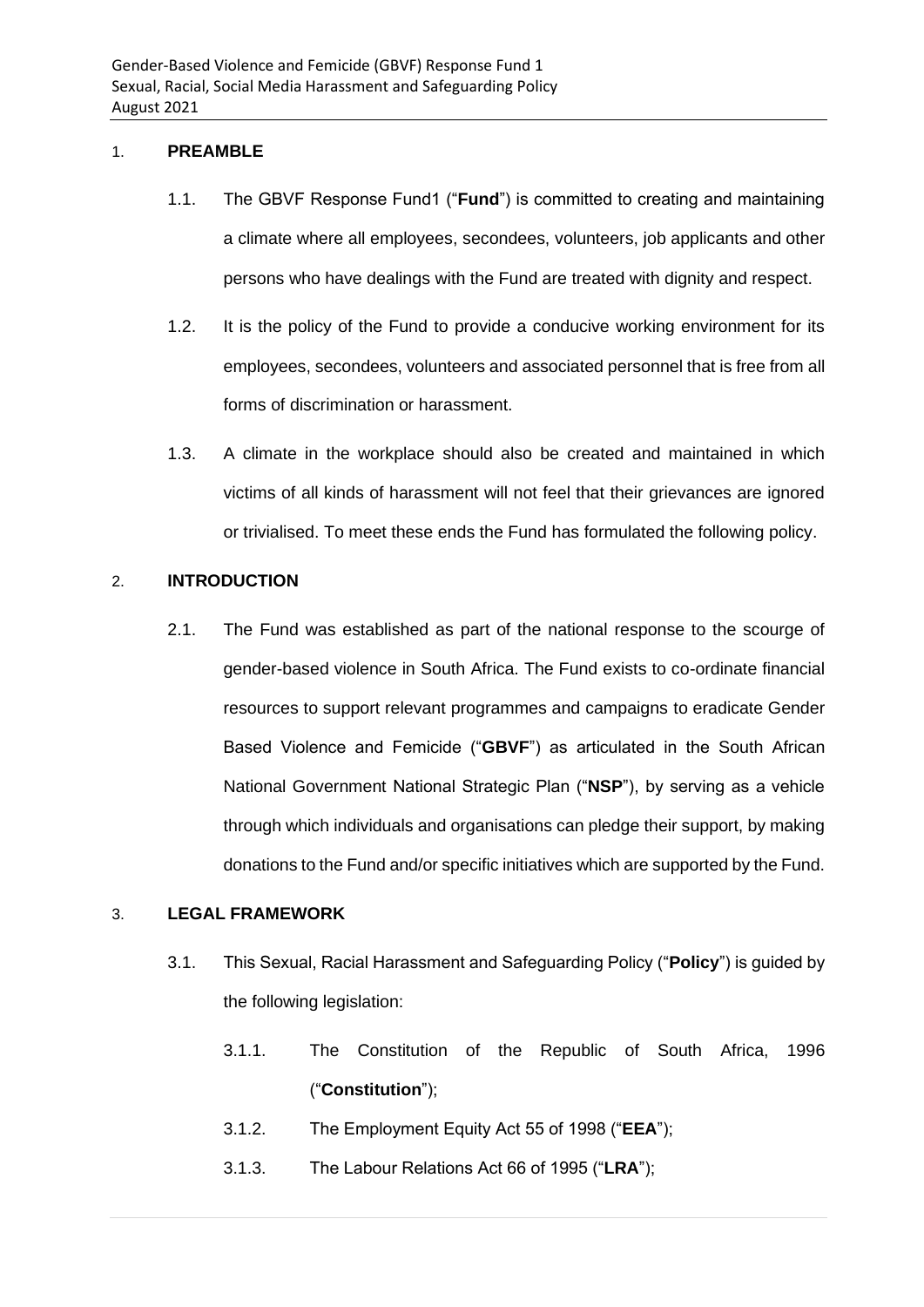- 3.1.4. The Basic Conditions of Employment Act 75 of 1997 ("**BCEA**"); and
- 3.1.5. The Protection from Harassment Act 17 of 2011 ("**PHA**").

#### 4. **PURPOSE AND SCOPE**

- 4.1. The purpose of this Policy is to realise the Fund's values by providing a commitment and framework for the protection of all persons who work, engage and come into contact with the Fund and its employees, secondees and volunteers, inside and outside the work environment, from harm and abuse, harassment and bullying.
- 4.2. The aim of this Policy is to ensure safeguarding, and to eliminate any form of harassment both in the workplace and in the Fund's dealings with third parties, and to ensure that adequate measures and procedures are readily available to deal with any form of harassment and to prevent its re-occurrence.
- 4.3. This Policy seeks to encourage the development and implementation of practices that create a working environment that is free of sexual or racial harassment and in which the integrity, dignity, privacy and the right to equality of all staff members, job applicants and persons dealing with the Fund, is respected.
- 4.4. This Policy applies to all Fund employees, secondees, Board members, directors, volunteers, contractors, suppliers, donors, project and other associated personnel whilst engaged with work or activities related to the Fund, and other providers and persons who are contractually obligated by the Fund to comply with this Policy.
- 4.5. The Fund is committed to its workplace, and any engagement within and outside it, being safe, productive and inclusive. Integral to this is the Fund's commitment to the values enshrined in South Africa's Constitution, and in particular, the right to dignity.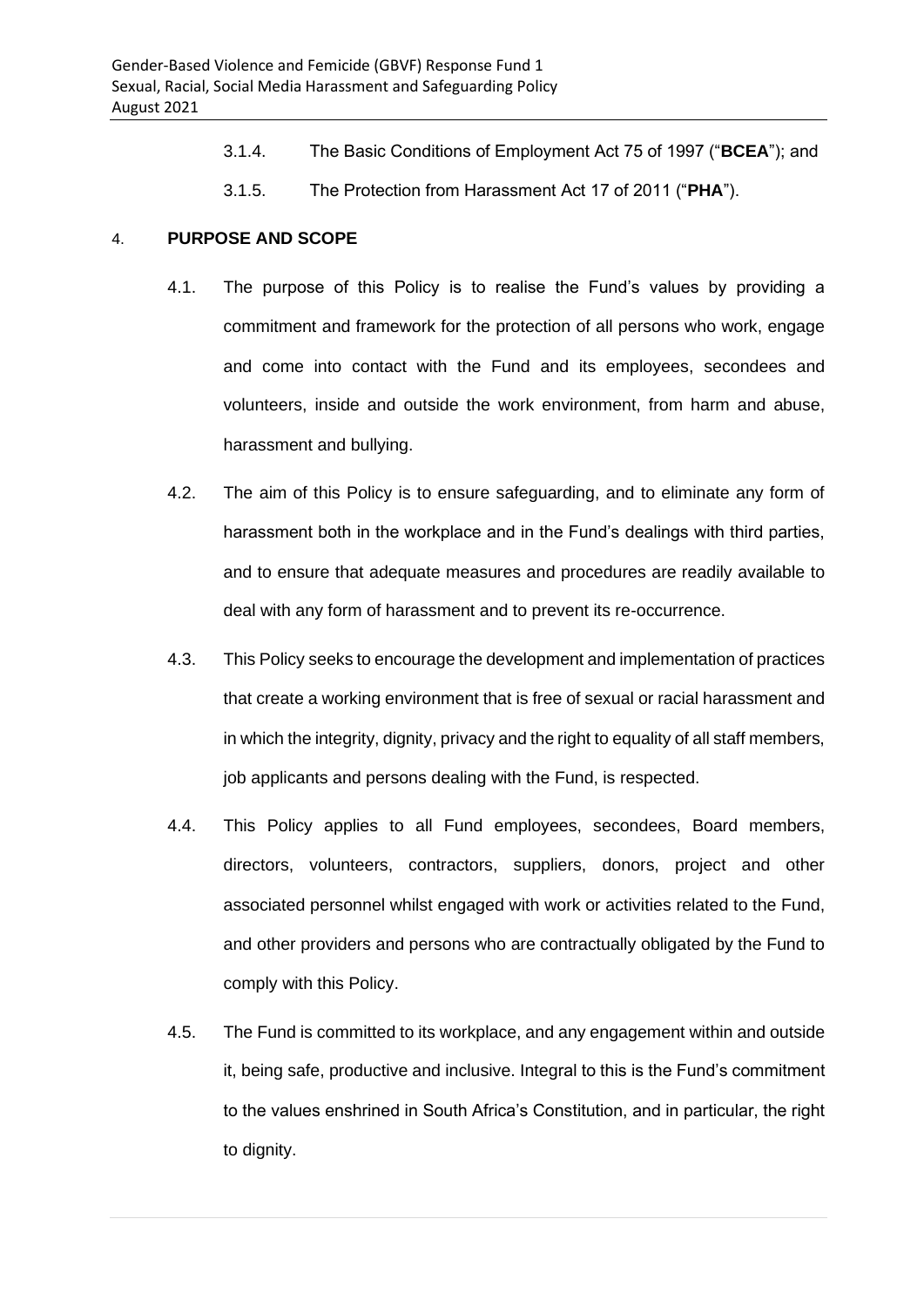- 4.6. The Fund takes a zero-tolerance approach against sexual, racial and social media harassment in the workplace and it will not be permitted or condoned.
- 4.7. All incidents of harassment will be treated seriously, and all allegations of harassment will be promptly investigated and treated with respect and in confidence. Any person found to have harassed another will face disciplinary action, up to and including dismissal from employment. No one will be victimised for lodging any grievance for harassment.

#### 5. **SAFEGUARDING**

- 5.1. Safeguarding is the protection of peoples' health, wellbeing, and human rights to enable them to live free from harm, abuse and neglect when coming into contact with the Fund.
- 5.2. Safeguarding applies consistently and without exception across the programmes, interventions, activities, partners and staff of the Fund.
- 5.3. Safeguarding requires proactively identifying, preventing and guarding against all risks of harm, exploitation and abuse and having mature, accountable and transparent systems for response, reporting and learning when risks materialise.
- 5.4. Those systems must protect survivors of such abuse, and ensure due, fair process to determine the validity of such claims and ensure the rights of alleged perpetrators are also protected.

#### 6. **SEXUAL HARASSMENT**

- 6.1. Sexual harassment in the workplace
	- 6.1.1. Sexual harassment is a form of unfair discrimination on the basis of sex and/or gender and/or sexual orientation which infringes the rights of the complainant and constitutes a barrier to equity in the workplace.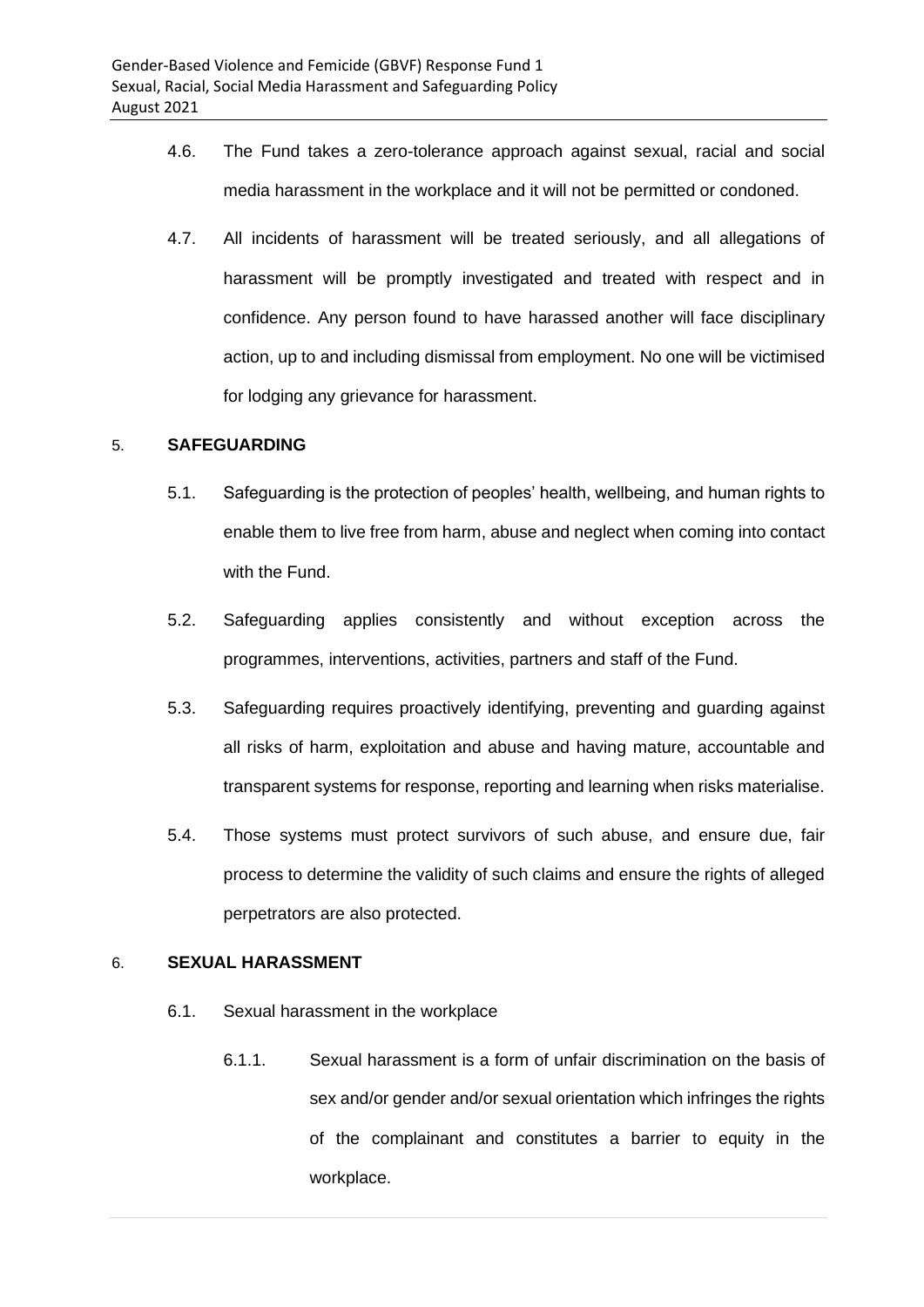- 6.1.2. Sexual harassment in the workplace will not be permitted or condoned.
- 6.1.3. Complainants in sexual harassment matters have the right to follow the procedures in this Policy and appropriate action will be taken by the Fund.
- 6.1.4. It will be a disciplinary offence to victimize or retaliate against an employee who in good faith lodges a grievance of sexual harassment.

#### 6.2. Definition

- 6.2.1. **Sexual harassment** is defined as unwelcome conduct of a sexual nature that violates the rights of an individual and constitutes a barrier to equity in the workplace, taking into account all of the following factors:
	- 6.2.1.1. whether the harassment is on the prohibited grounds of sex and/or gender and/or sexual orientation (regardless of the sexual orientation of either the complainant or the alleged perpetrator);
	- 6.2.1.2. the impact of the sexual conduct on the individual;
	- 6.2.1.3. whether the sexual conduct was unwelcome; and
	- 6.2.1.4. the nature and extent of the sexual conduct.

#### 6.2.2. **Sexual attention** becomes sexual harassment if:

- 6.2.2.1. The conduct complained of is persistent, although a single incident of harassment can constitute sexual harassment;
- 6.2.2.2. The complainant has made it clear that the behaviour is offensive; and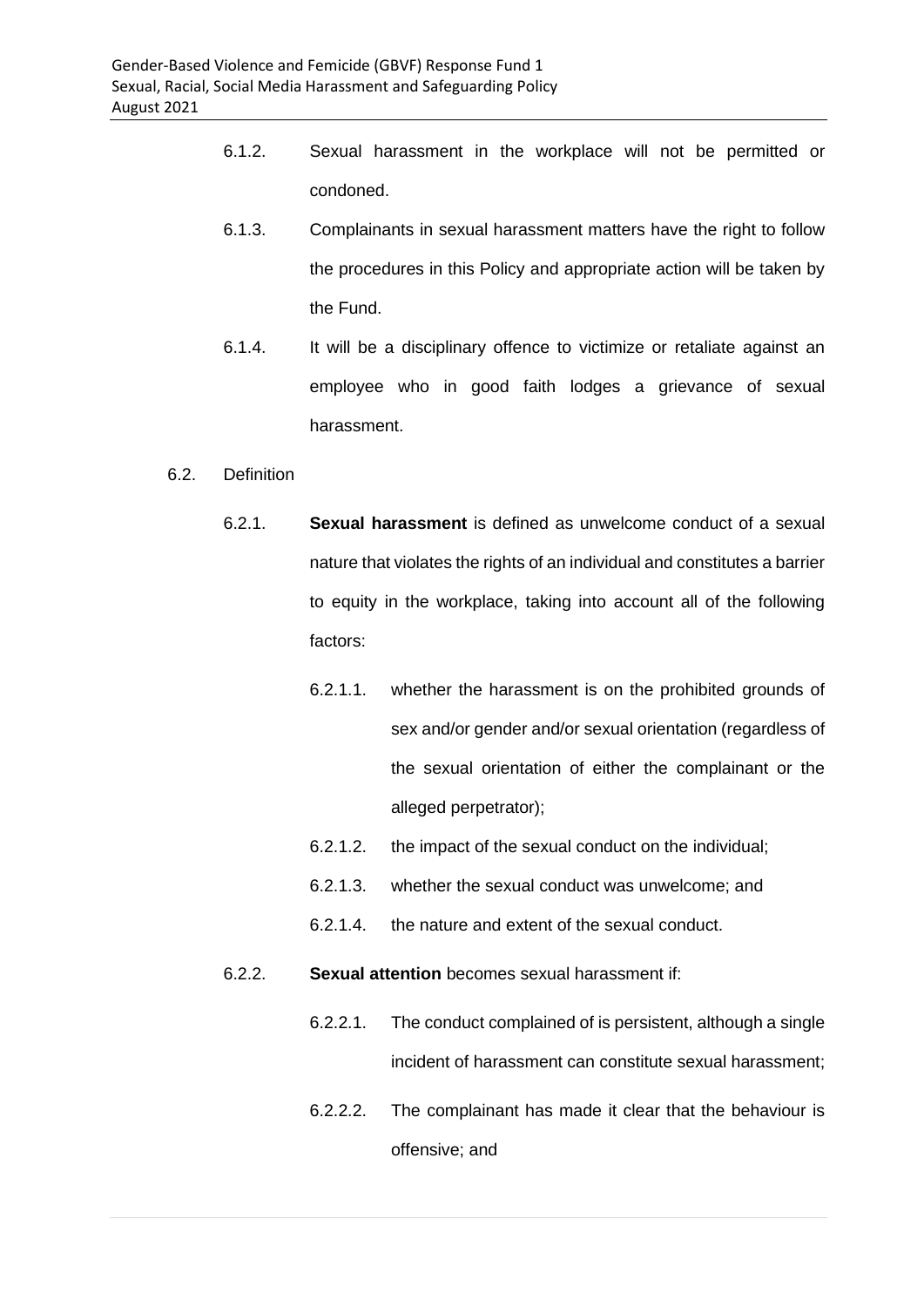- 6.2.2.3. The perpetrator should have known that the behaviour is regarded as unacceptable.
- 6.2.3. There are different ways in which an individual may indicate that sexual conduct is unwelcome, including non-verbal conduct such as walking away or not responding to the perpetrator.
- 6.2.4. Previous consensual participation in sexual conduct does not necessarily mean that the conduct continues to be welcome.
- 6.2.5. All board members, directors, employees, secondees, volunteers and contractors of the Fund, but particularly those in positions of authority, are required to display common sense and sound judgment insofar as any sexual conduct in the workplace is concerned and will reasonably be expected to know when such conduct would not be welcome. This is particularly so insofar as the display of such conduct towards subordinate, more junior or otherwise vulnerable employees, secondees and volunteers are concerned.
- 6.3. Forms / examples of sexual harassment
	- 6.3.1. Conduct which may constitute sexual harassment include, but is not limited to, physical conduct, verbal conduct, non-verbal conduct, quid pro quo harassment and sexual favouritism. The aforesaid is explained in more detail below:
		- 6.3.1.1. **physical conduct** of a sexual nature includes all unwanted and/or unwelcome physical contact ranging from touching to sexual assault, attempted rape and rape, and includes, but is not limited to, a strip search by or in the presence of the opposite sex, hugging, invading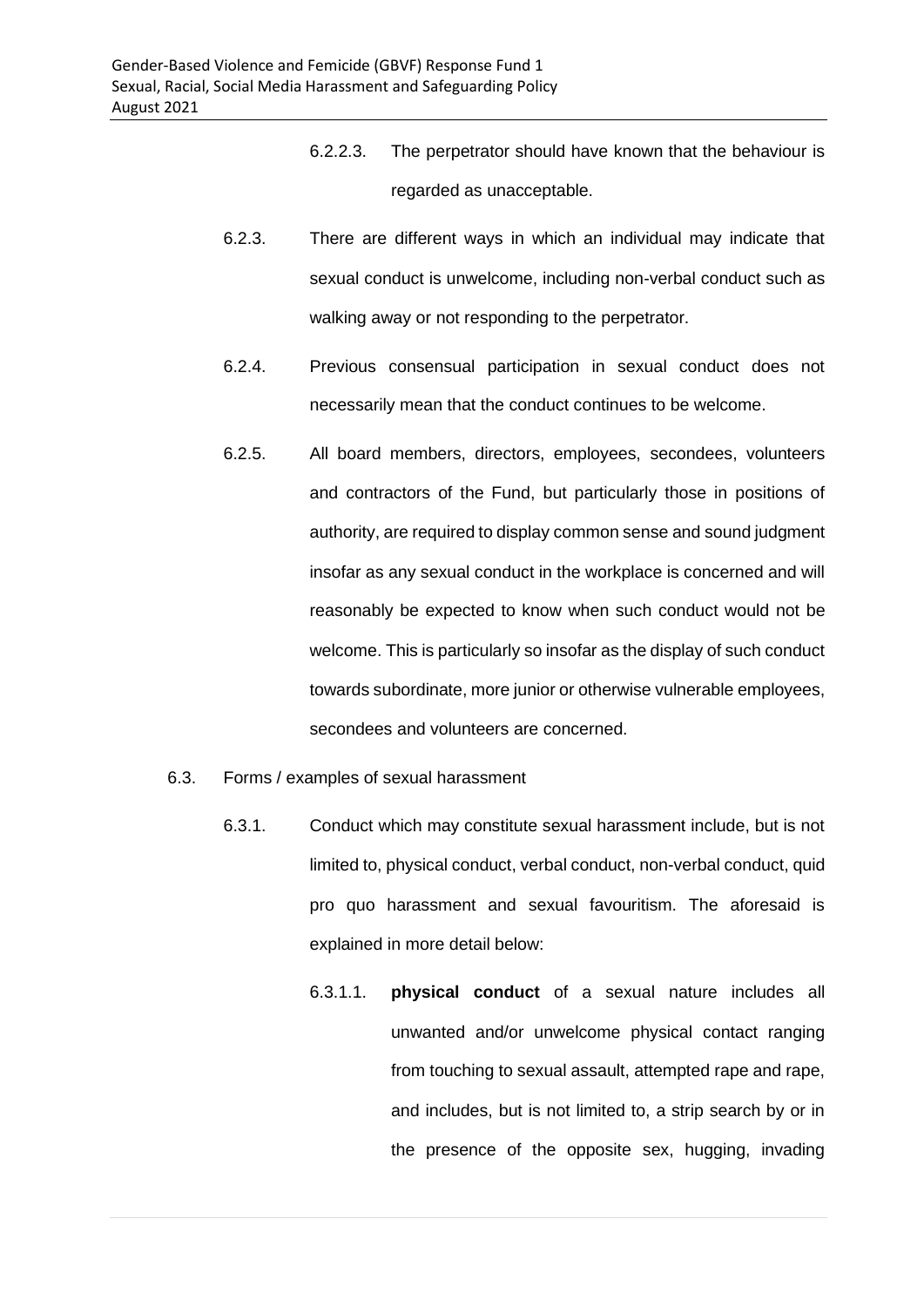another's personal space, attempted or actual kissing or fondling, petting or pinching;

- 6.3.1.2. **verbal forms** of sexual harassment include, but are not limited to, unwelcome innuendoes or taunting, suggestions and hints, sexual advances, comments with sexual overtones, sex-related jokes or insults or unwelcome graphic comments about a person's body made in their presence or to them, unwelcome and inappropriate enquiries about a person's sex life, and unwelcome whistling at a person or group of persons, wolf-calling or kissing sounds, derogatory or patronising name-calling and telephone calls with sexual overtones;
- 6.3.1.3. **non-verbal forms** of sexual harassment include, but are not limited to, unwelcome gestures, indecent exposure, and the unwelcome display of sexually explicit pictures and objects;
- 6.3.1.4. **victimisation** occurs where an employee, secondee, volunteer or similarly related person is victimised or intimidated for failing to submit to sexual advances;
- 6.3.1.5. **quid pro quo harassment** occurs where a person such as a supervisor, member of management or co-staff member undertakes or attempts to influence or influences the process of employment, appointment, promotion, training, discipline, dismissal, salary increments or other benefits of a staff member, secondee, volunteer or job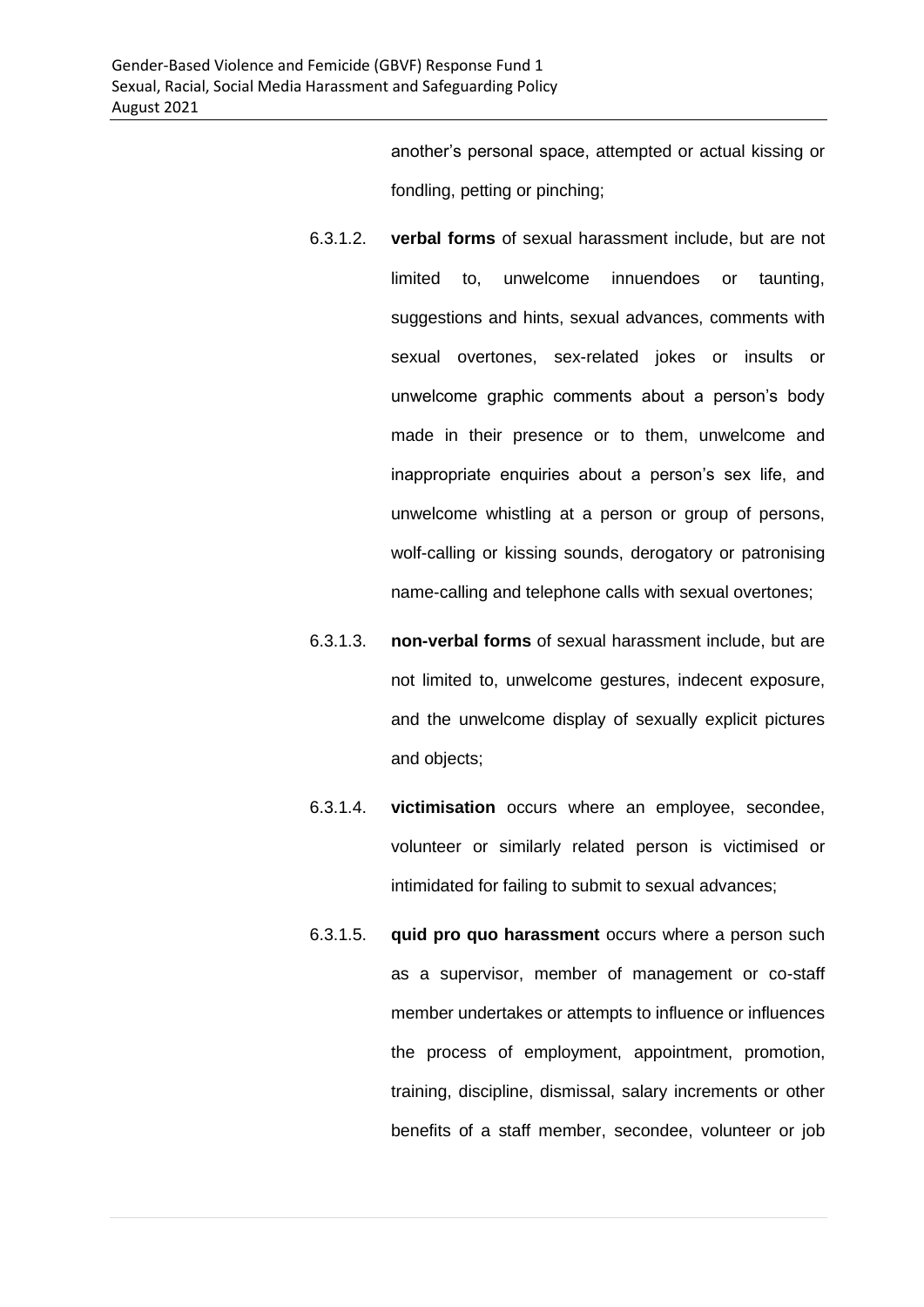applicant by coercing or attempting to coerce the individual to surrender to sexual advances; and/or

6.3.1.6. **sexual favouritism** exists where a person who is in a position of authority rewards only those who respond to his/her sexual advances, while other deserving staff members who do not submit to sexual advances are denied any benefit, promotions, merit rating or salary increases.

#### 7. **RACIAL HARASSMENT**

- 7.1. Racial harassment in the workplace
	- 7.1.1. Racial harassment is a form of unfair discrimination on the basis of race and/or colour and/or ethnicity and/or language and/or nationality and/or social and cultural origin which infringes the rights of the complainant and constitutes a barrier to equity in the workplace.
	- 7.1.2. Racial harassment in the workplace will not be permitted or condoned.
	- 7.1.3. Complainants in racial harassment matters have the right to follow the procedures in this Policy and appropriate action will be taken by the Fund.
	- 7.1.4. It will be a disciplinary offence to victimize or retaliate against an employee, volunteer, secondee or similarly related person who in good faith lodges a grievance of racial harassment.
- 7.2. Definition
	- 7.2.1. Racial harassment means an incident or a series of incidents intended, or likely to, intimidate, offend or harm an individual or group because of their ethnic origin, colour, race, religion or nationality. A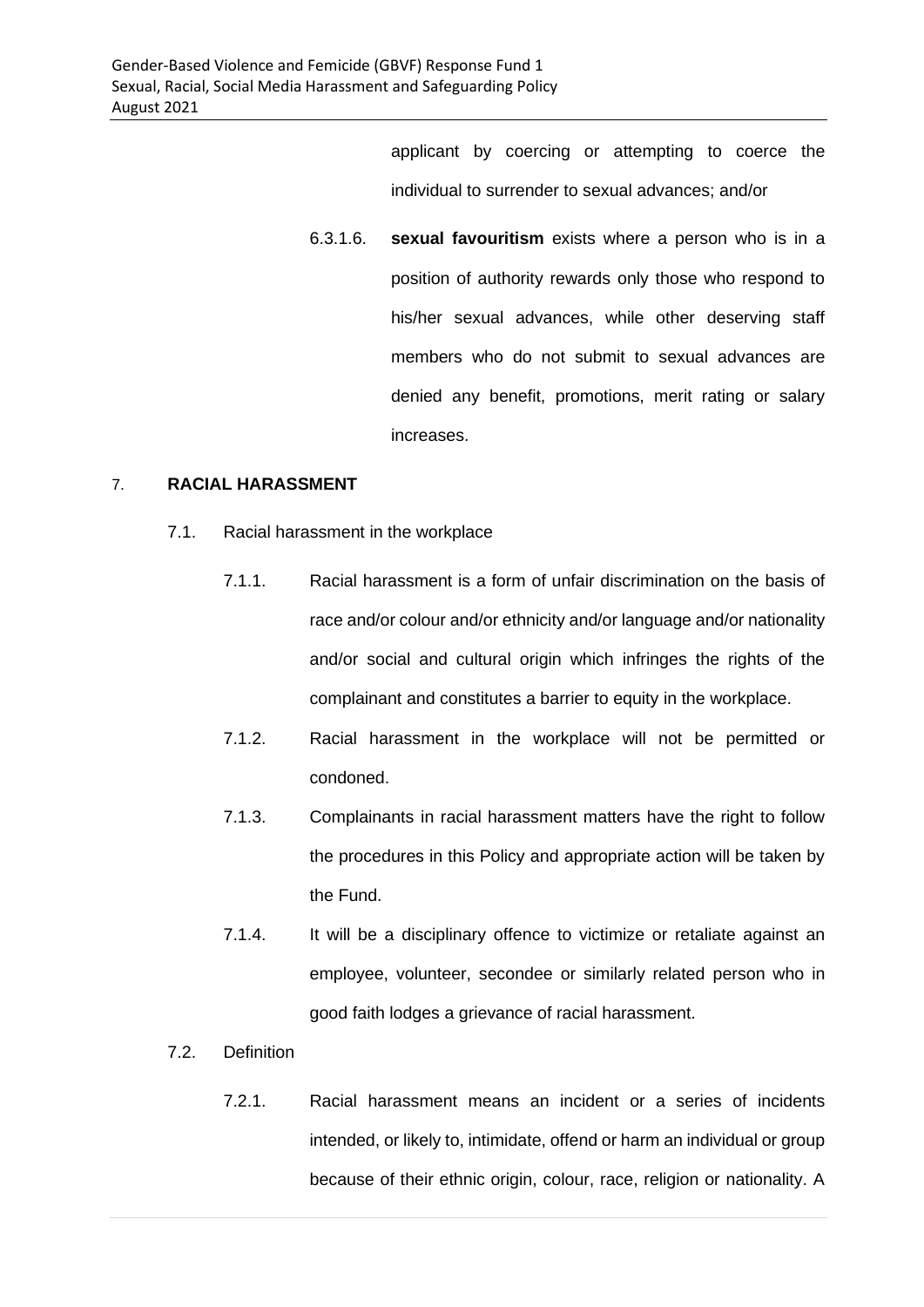racist incident is any incident involving the use of remarks, gestures and other verbal or non-verbal, physical or non-physical conduct that is perceived to be racist by the victim or any other person and that results in the creation of a hostile working environment.

- 7.2.2. The test for determining whether remarks, comments or gestures are racist is whether, objectively, the words or gestures are reasonably capable of conveying to the reasonable person that the phrase had a racist meaning. In this regard, it should be considered whether the conduct causes, encourages or incites disharmony or feelings of hostility, hatred or ill-will between different racial groups or persons belonging to different racial groups.
- 7.2.3. Such behaviour may include:
	- 7.2.3.1. derogatory name calling;
	- 7.2.3.2. verbal threats, insults and racist jokes;
	- 7.2.3.3. display of racially offensive material;
	- 7.2.3.4. exclusion from normal workplace conversation or activities;
	- 7.2.3.5. physical attacks; and
	- 7.2.3.6. encouraging others to commit any such acts.
- 7.2.4. Racial harassment occurs, *inter alia*, when:
	- 7.2.4.1. submission to or rejection of such conduct by an individual is used as a basis for employment or appointment decisions affecting such individual (such as the process of employment, appointment, promotion, training, discipline, dismissal, salary increments or other benefits of a staff member); and/or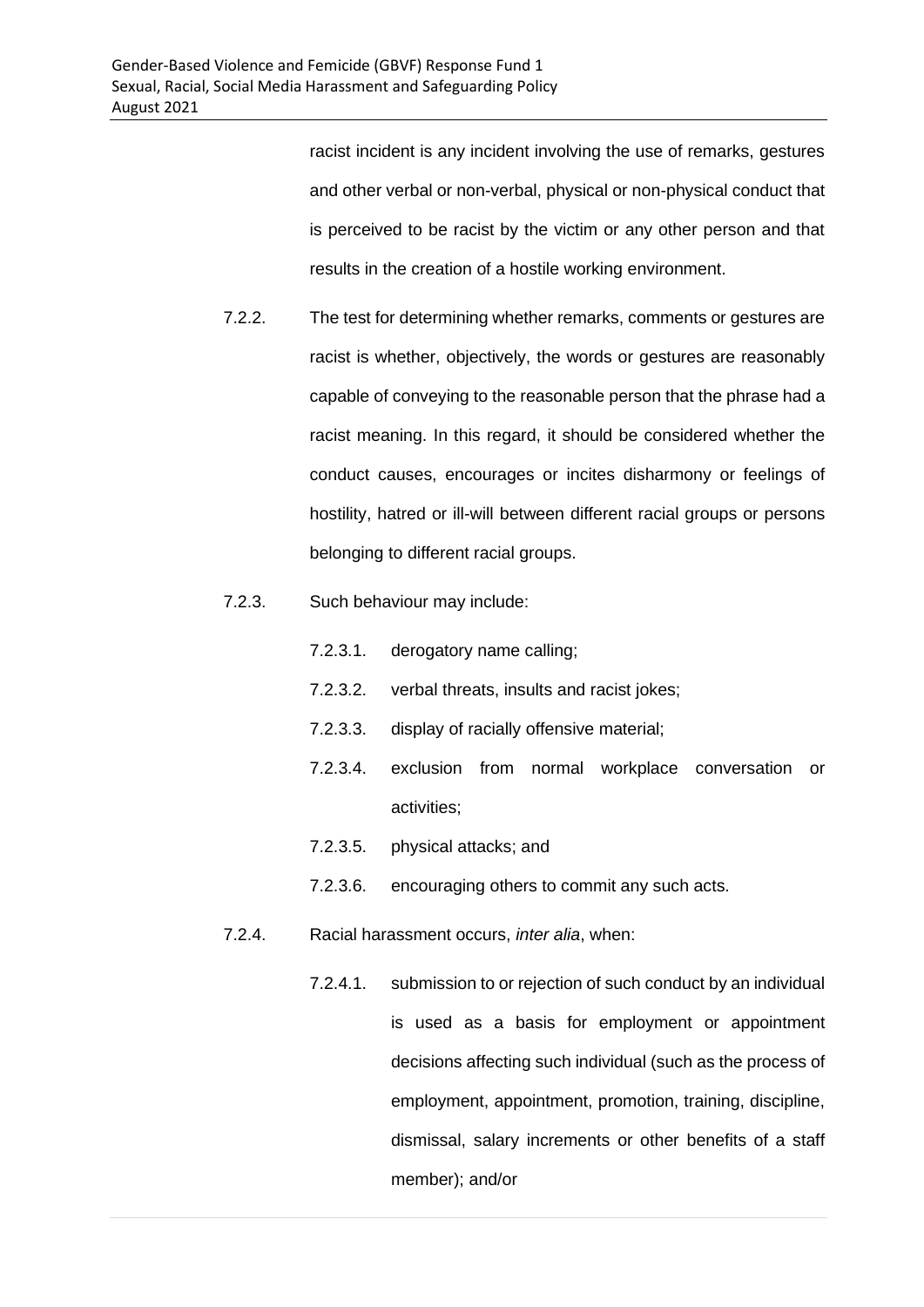- 7.2.4.2. such conduct has the purpose or effect of interfering with work performance or creating an intimidating, hostile or offensive working environment.
- 7.3. Forms / examples of racial harassment include, but are not limited to:
	- 7.3.1. physical assault;
	- 7.3.2. verbal forms including but not limited to inappropriate remarks, racist jokes, gestures, innuendos or taunting about a person's racial or ethnic background; and/or
	- 7.3.3. Non-verbal forms including, but not limited to, the displaying of racist pictures, graffiti or other material, refusing to talk to or work with a staff member because of his/her ethnic or racial background.

#### 8. **SOCIAL MEDIA HARASSMENT**

- 8.1. Definition
	- 8.1.1. Social media harassment causes misunderstanding between employers, employees, secondees, volunteers, third parties, and contractors. It may have the effect of impugning the dignity of a stakeholder of the Fund.
	- 8.1.2. Social media harassment includes using social media or instant messaging platforms to send offensive or insensitive information to fellow employees, secondees, suppliers, volunteers, donors and other stakeholders, whether on or off duty, which results in harassment.
- 8.2. Forms / examples of social media harassment include, but are not limited to:
	- 8.2.1. sending offensive or abusive messages, comments, or images using social networking sites;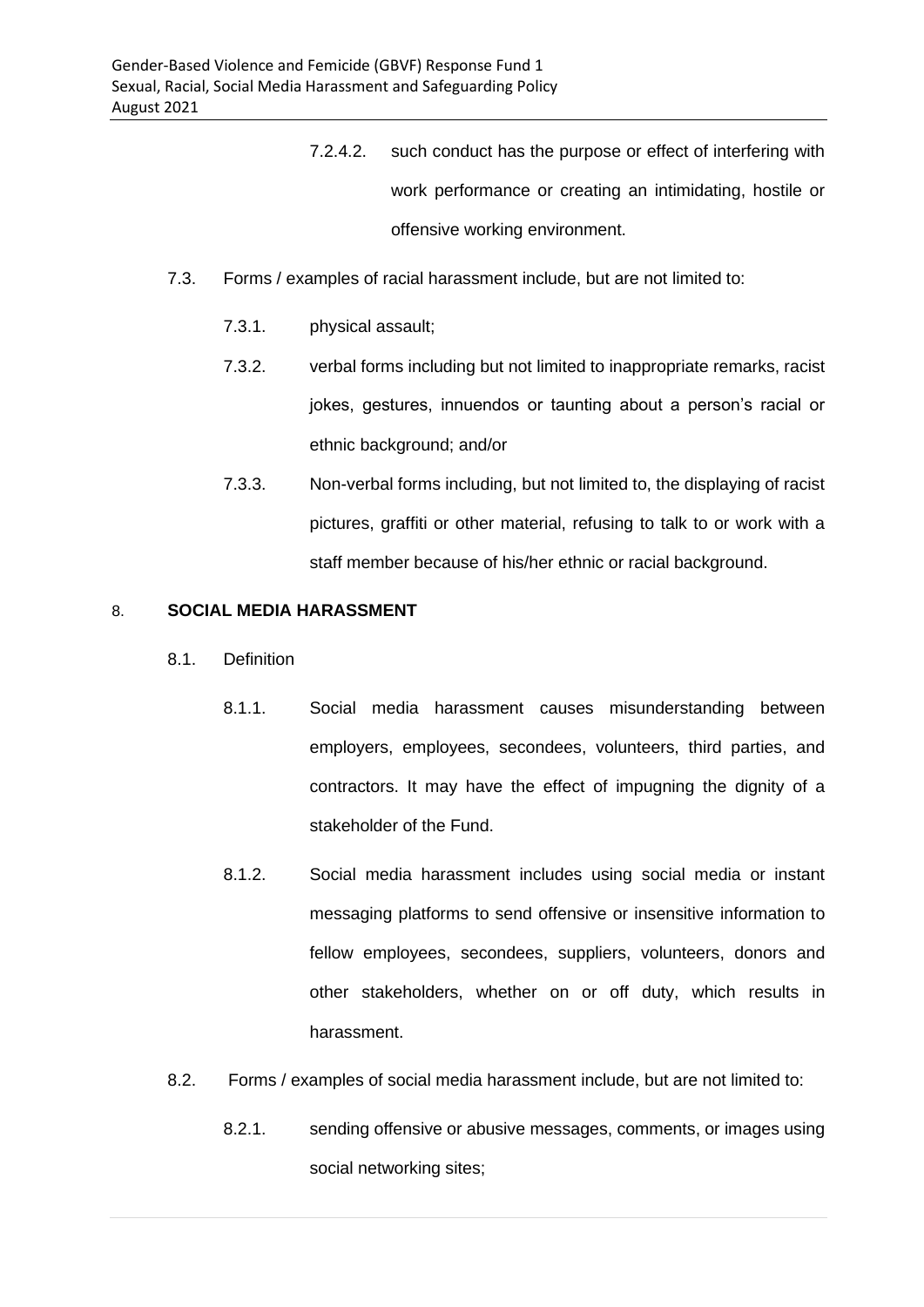- 8.2.2. a situation where a co-worker harasses another employee by following everything he or she does on a social website or blog posts;
- 8.2.3. A group of workers create a blog post or website for harassing other employees, secondees, volunteers or similarly related person; and
- 8.2.4. sending video or photos using electronic media to an employee, secondee, volunteer or similarly related person, where the recipient feels offended.

#### 9. **THE FUND'S COMMITMENT AND APPROACH**

- 9.1. The Fund is committed to treating all persons with dignity and to contribute to a safe, productive and inclusive environment for everyone, regardless of their race, age, gender identity, disability, sexual orientation, ethnic origin or beliefs. This includes actively safeguarding all persons against any form of abuse, harm, neglect, exploitation and bullying.
- 9.2. The Fund recognises that certain groups in our society are particularly vulnerable to harm, harassment and bullying, particularly persons who is or may need care by reason of mental or other disability, age or illness; and who is or may be unable to take care of him or herself, or unable to protect him or herself against significant harm or exploitation. These persons are referred to as at-risk adults, or vulnerable adults.
- 9.3. The Fund commits to addressing the responsibilities of safeguarding, and allegations and incidents of sexual harassment and racial harassment throughout its work, through prevention, reporting and response.
- 9.4. In line with the provisions of the EEA, the Fund will:
	- 9.4.1. take every reasonable precaution to minimise risk of harassment, bullying or other harmful conduct to employees, secondees,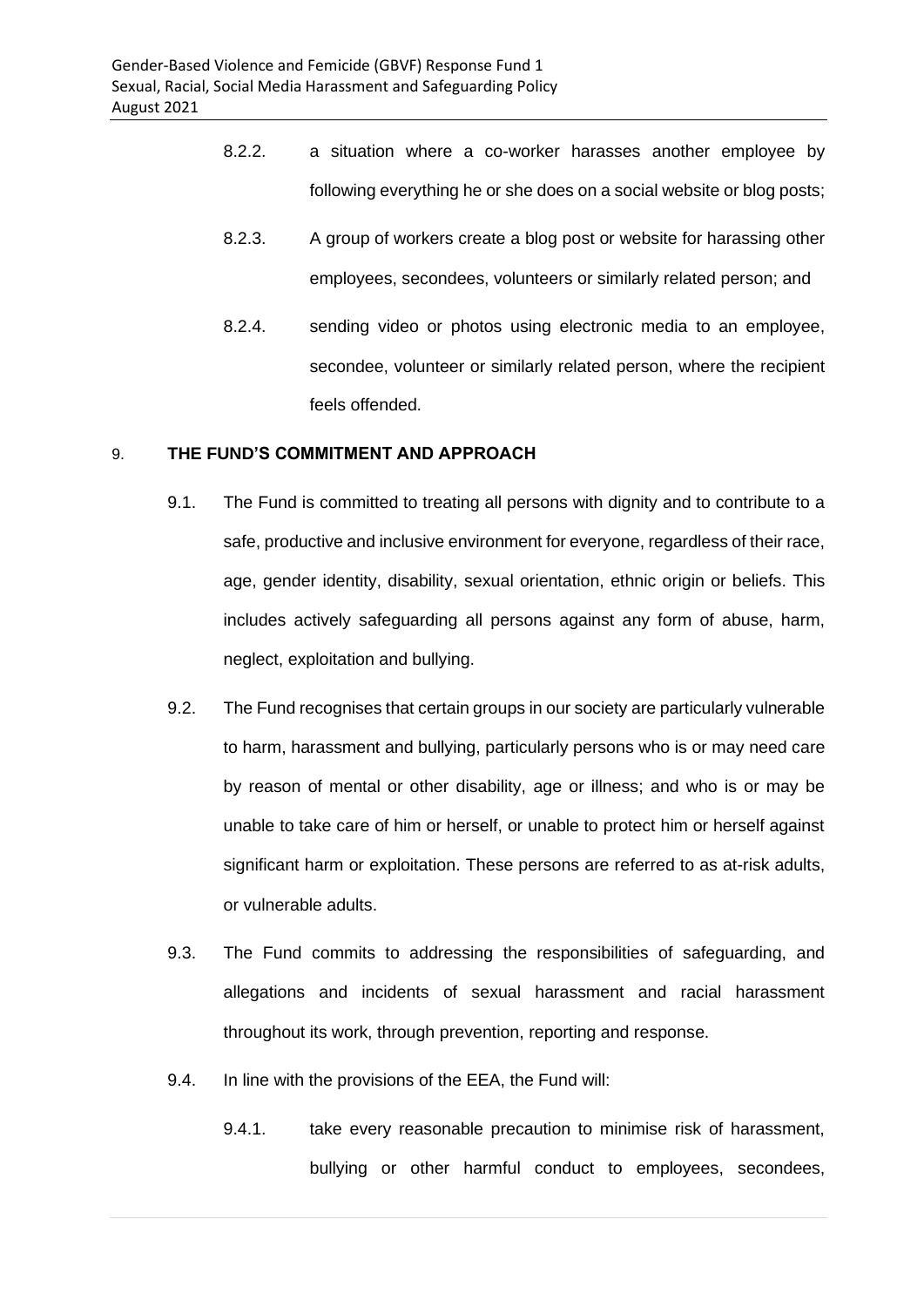volunteers, any persons that access our services, beneficiaries of funding, service providers and other persons that come into contact with the Fund;

- 9.4.2. design and undertake its programmes, interventions and activities in a way that protects people from any risk of harm that may arise from their coming into contact with the Fund. This includes the way in which information about individuals is gathered, used and communicated;
- 9.4.3. implement safeguarding procedures when recruiting, managing and deploying staff and associated personnel;
- 9.4.4. follow up on reports of safeguarding concerns, or sexual or racial harassment, promptly and according to due process; and
- 9.4.5. ensure staff have access to, are familiar with, and know their responsibilities regarding the implementation of this Policy.
- 9.5. The Fund staff and associated personnel must not:
	- 9.5.1. sexually or racially abuse or exploit any person;
	- 9.5.2. subject any person to physical, emotional or psychological abuse, or neglect any person;
	- 9.5.3. exchange money, employment, goods or services for sexual activity. This includes any exchange of assistance that is due to beneficiaries of assistance;
	- 9.5.4. engage in any sexual relationships with beneficiaries of assistance since they are based on inherently unequal power dynamics.
- 9.6. Additionally, the Fund staff and associated personnel are responsible for implementing and complying with this Policy. This includes contributing to creating and maintaining an environment that prevents safeguarding violations and promotes the implementation of the Policy and reporting any concerns or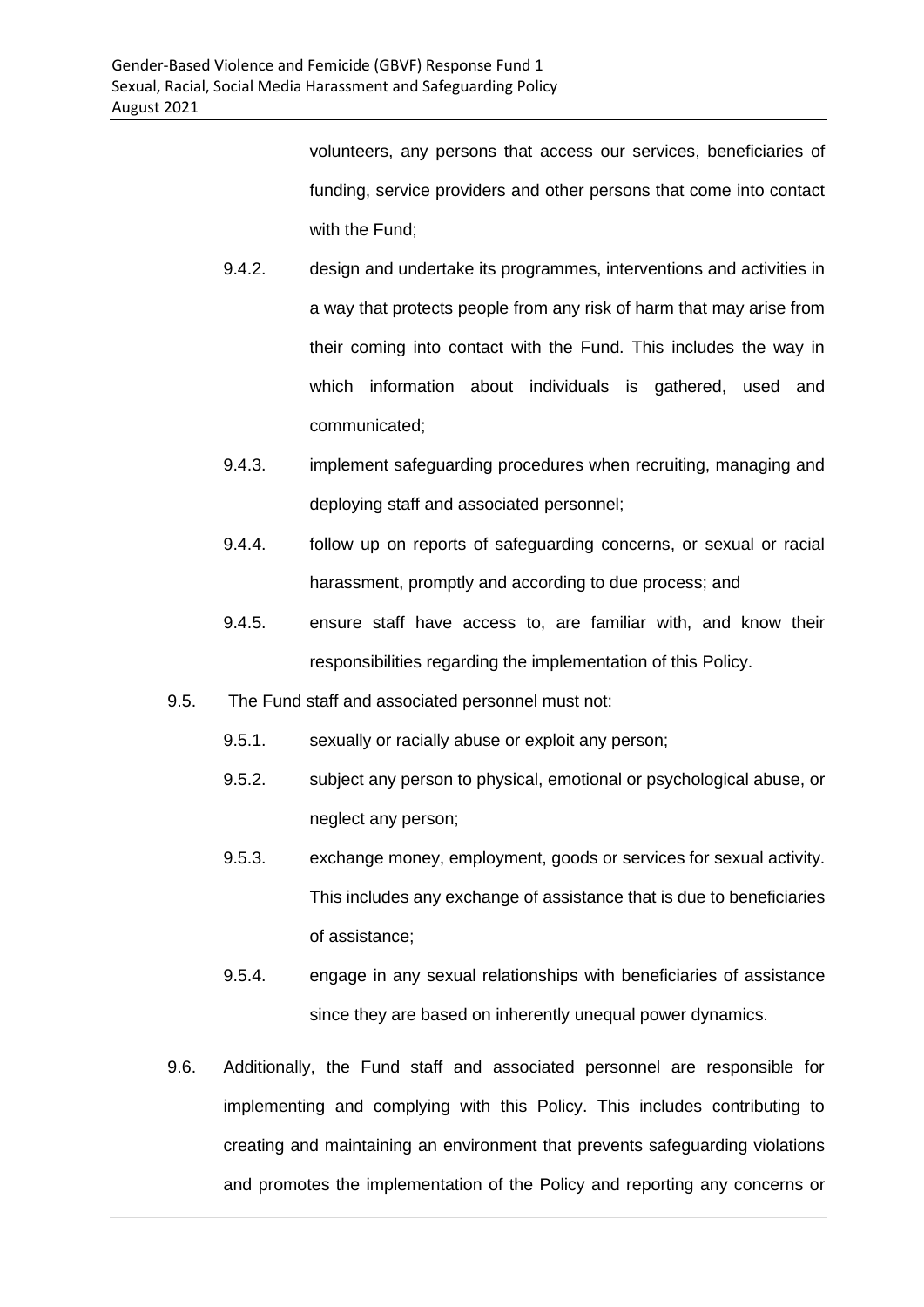suspicions regarding safeguarding violations by staff member or associated personnel to the appropriate staff member.

#### 10. **REPORTING**

- 10.1. The Fund will ensure that safe, appropriate, accessible means of reporting safeguarding concerns are made available.
- 10.2. Any concerns or complaints made by staff, associated personnel, external service providers or members of the public against any Fund employee or associated personnel will be investigated. This may be done either through an informal procedure or a formal procedure as detailed below:
	- 10.2.1. the complainant will have an opportunity to explain to the person engaging in the unwanted conduct, that the behaviour in question is not welcome, is offensive, makes them uncomfortable, and/or that it interferes with their work. This may be done personally or through another person or representative.
	- 10.2.2. A formal investigation is initiated, which may include sourcing an independent specialist to investigate whether there is a basis to the allegations, and to make recommendations as to an appropriate remedy.
- 10.3. The Fund shall, in consultation with the complainant/s, determine the appropriate process to follow to investigate and address the allegations made.
- 10.4. Complaints, allegations or reports can be submitted to the relevant line manager or, if a complainant does not feel comfortable submitting a complaint to their line manager, the complaint may be submitted to the Chief Executive Officer ("**CEO**"). Complaints can also be made through the whistleblowing line (as per the details in "**Annexure A**" below).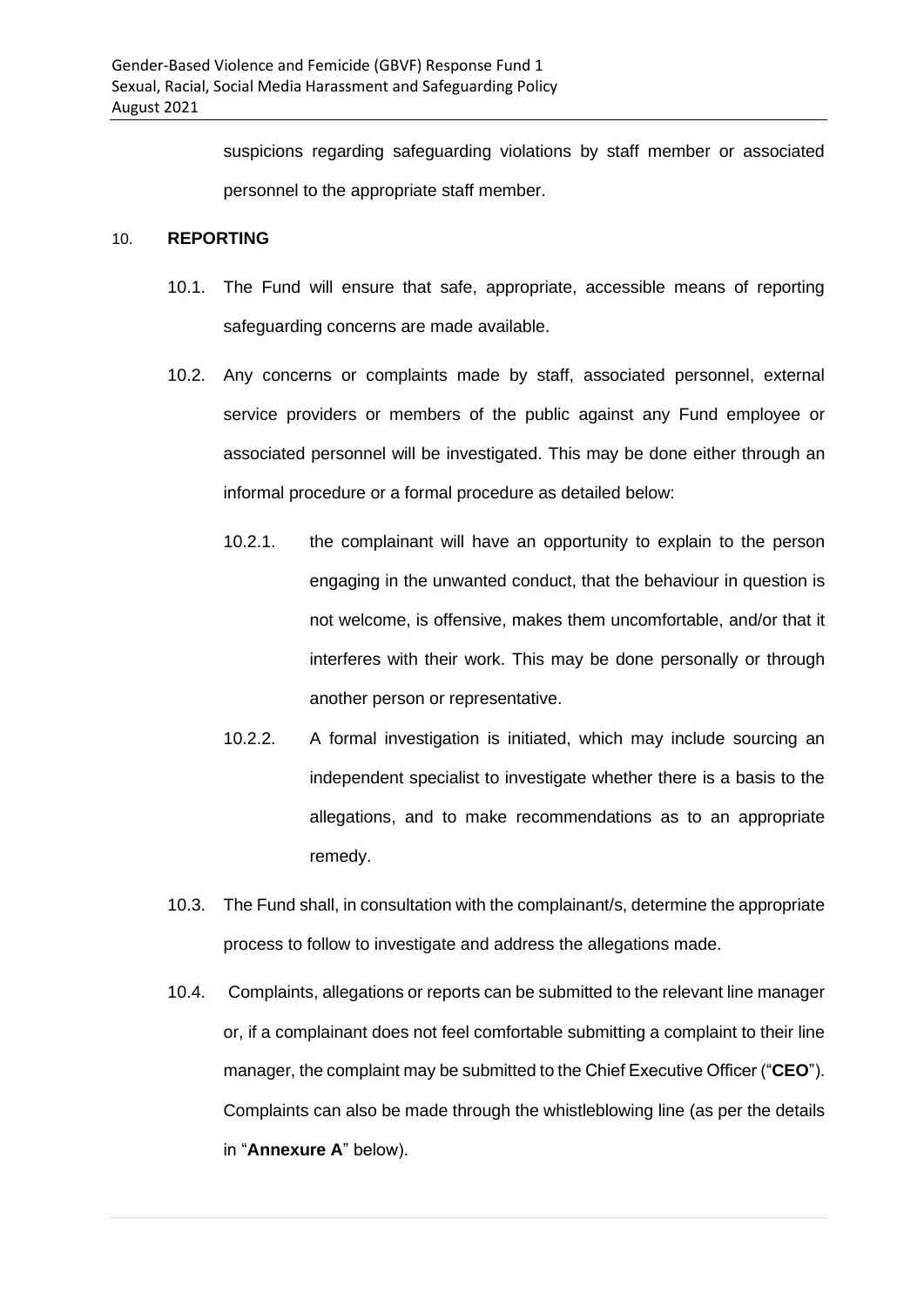10.5. The complaint procedure to be followed in addressing any allegation of harassment is provided for in "**Annexure B**" below.

#### 11. **THE FUND'S RESPONSE**

- 11.1. The Fund commits that it will:
	- 11.1.1. take all allegations seriously and in good faith and in the interests of all parties address the matter immediately;
	- 11.1.2. follow up safeguarding reports and concerns according to policy and procedure, and legal and statutory obligations; and
	- 11.1.3. apply appropriate disciplinary measures to staff found to be in breach of this Policy.
- 11.2. The Fund will offer support to survivors of harm caused by staff or associated personnel, regardless of whether a formal internal response is carried out (such as an internal investigation). Decisions regarding support will be led by the survivor, or if the survivor does not wish to lead the decisions, all decisions must be made in the best interest of the survivor.
- 11.3. The Fund has a zero tolerance for harassment. The range of disciplinary sanctions to which staff members found guilty of sexual or racial harassment or other misconduct contemplated in this Policy may be subjected to, include but are not limited to counselling, in addition, or as an alternative to a disciplinary penalty. Harassment is regarded as serious misconduct warranting a serious penalty. Warnings may be issued for minor instances of sexual harassment. In some circumstances, dismissal may be warranted for a first offence. Where the person who has committed any form of harassment is not an employee of the Fund, the Fund shall consider and take whatever measures are necessary to terminate its relationship with that person.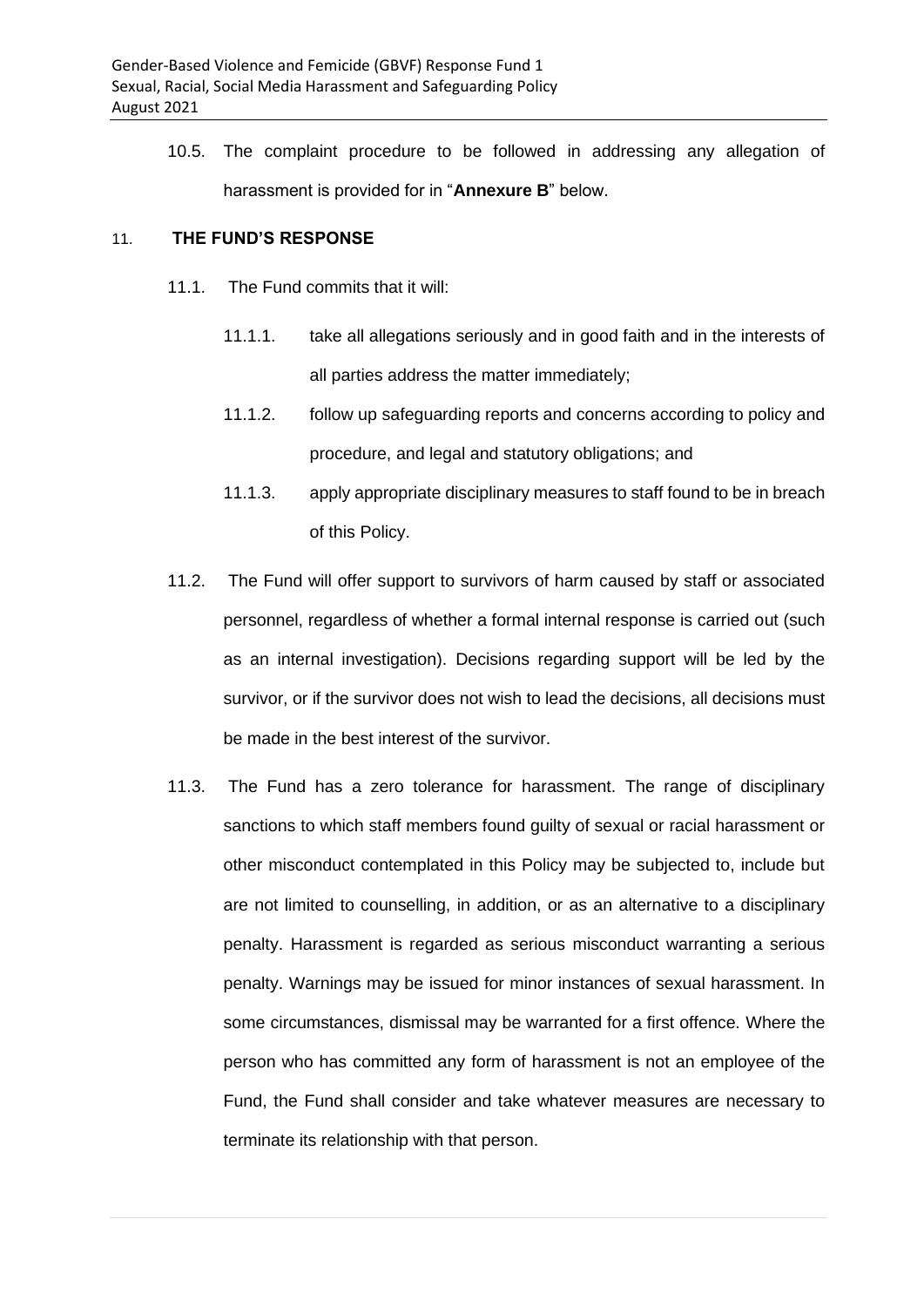11.4. Should a complaint of alleged harassment not be satisfactorily resolved by the internal procedures set out above, the victim may within 6 (six) months of the dispute having arisen, refer the matter to the Commission for Conciliation, Mediation and Arbitration ("**CCMA**") for conciliation in accordance with the provisions of the EEA. Should the dispute remain unresolved, either party may refer the dispute to the CCMA or the Labour Court for arbitration or adjudication in accordance with the provisions of the EEA.

#### 12. **CONSULTATION**

- 12.1. Once an allegation of harassment, which is in contradiction of this Policy or the law, has been brought to the Fund's attention, the Fund must engage and consult with all relevant parties to determine the factual circumstances surrounding the transgression and the impact of the transgression on the workplace.
- 12.2. The Fund must then consult with all relevant parties with a view to taking reasonable measures to eradicating such conduct from transpiring in the workplace. These measures may include, but will not be limited to, disciplinary action, diversity education, amendments to workplace policies and enhancing any identified shortcomings in relation to any procedure the Fund may have in place.

#### 13. **SANCTIONS**

- 13.1. If an investigation of any form of harassment shows that harassing behaviour has taken place, the harasser will be subject to disciplinary action, up to and including dismissal, or whatever action may be applicable to non-employees.
- 13.2. If an investigation of any form of harassment shows that the alleged perpetrator has been falsely accused, the complainant will be subject to disciplinary action,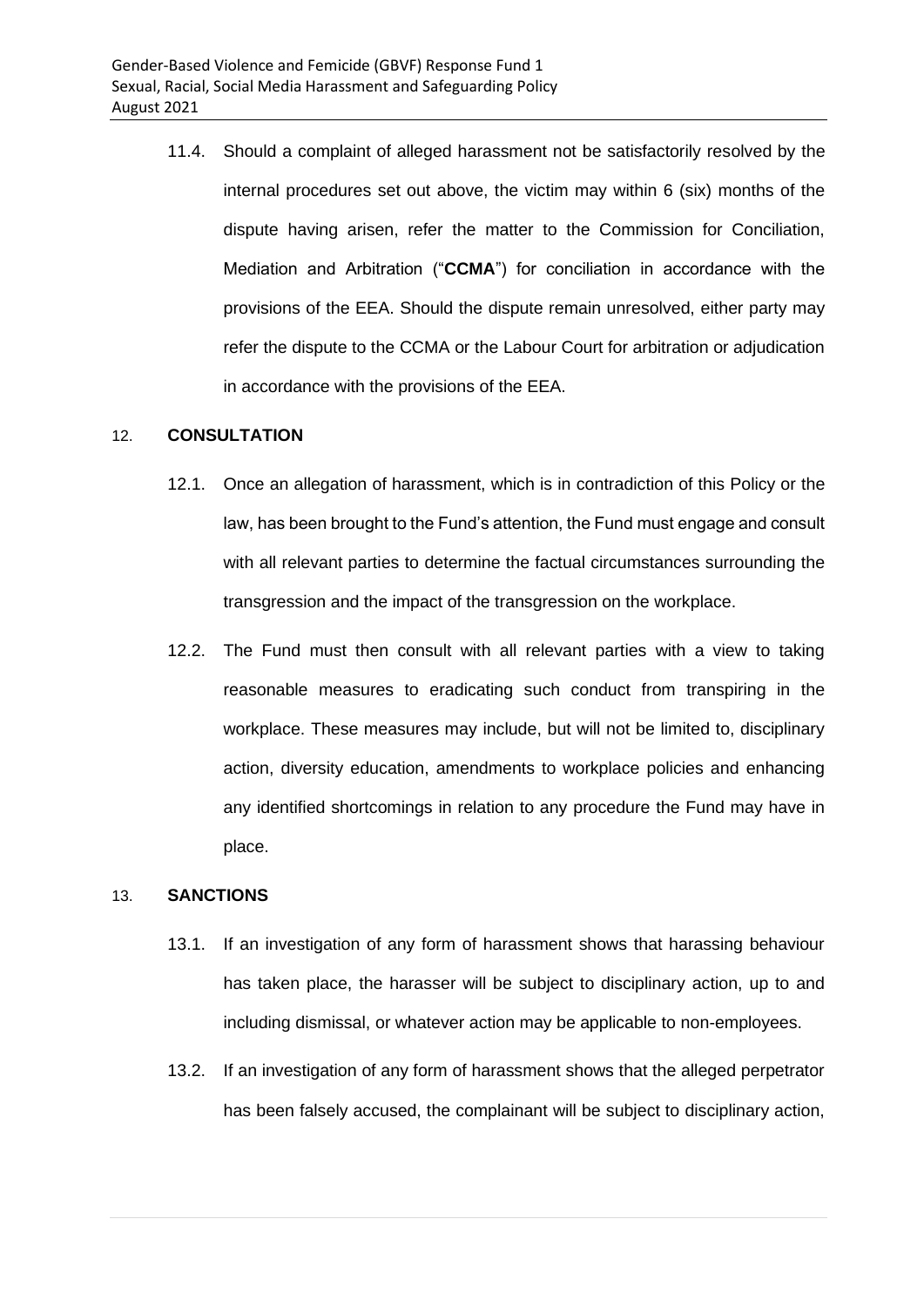up to and including dismissal, or whatever action may be applicable to nonemployees.

13.3. An alleged perpetrator of sexual harassment may refer a dispute arising from any disciplinary action taken by the employer to the CCMA in accordance with the provisions of the LRA, or whatever action may be applicable to nonemployees.

#### 14. **CRIMINAL AND CIVIL LITIGATION**

14.1. A victim of harassment has the right to press separate criminal and/or civil charges against an alleged perpetrator and the legal rights of the victim are in no way limited by reason of the provisions of this policy and procedure.

#### 15. **CONFIDENTIALITY**

- 15.1. It is essential that confidentiality is reasonably maintained at all stages of the process when dealing with safeguarding, or sexual or racial harassment concerns. Information relating to the concern and subsequent case management should be shared on a need-to-know basis only and should always be kept secure.
- 15.2. All disclosed information shall be kept confidential and shall only be released to a named third party with written consent of the staff member concerned.

#### 16. **CONSEQUENCES FOR NON-COMPLIANCE**

It is essential to comply with all parts of this policy. Any failure to comply with this policy could potentially result in the Fund not being compliant with applicable regulatory framework. This could amongst others, negatively affect the Fund reputation and result in a loss of confidence in the Fund. Such a loss of confidence could in turn, result in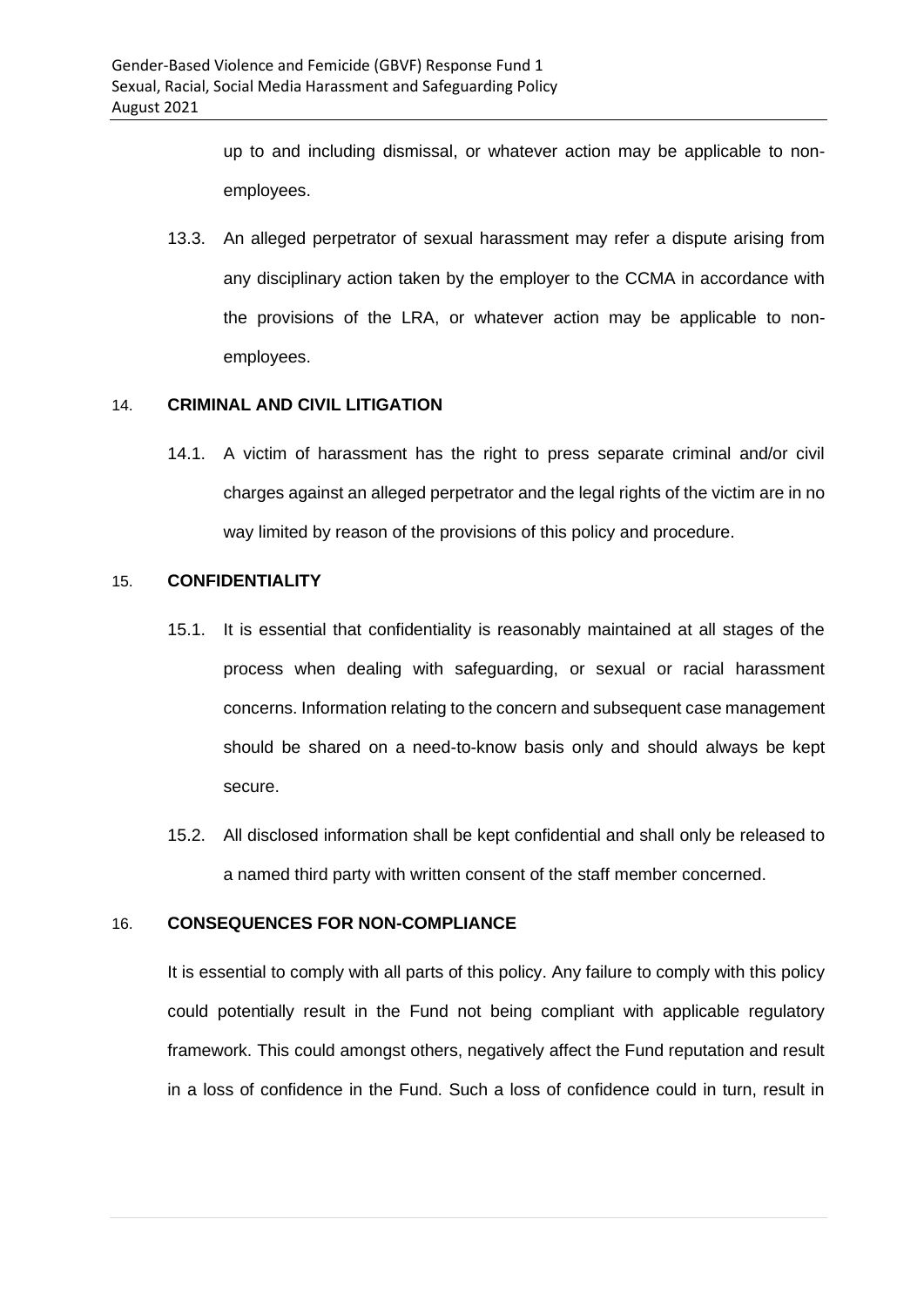financial losses (due to loss of sponsors and donations). Failure to comply with the policy

could result in disciplinary action being taken in terms of applicable disciplinary code.

#### 17. **REVIEW**

17.1. This Policy may be updated to reflect evolving norms and practices, changes to the Fund policies or procedures or as and when the Fund deems necessary and appropriate to affirm its commitment against harassment. The Policy will be fully reviewed every two years.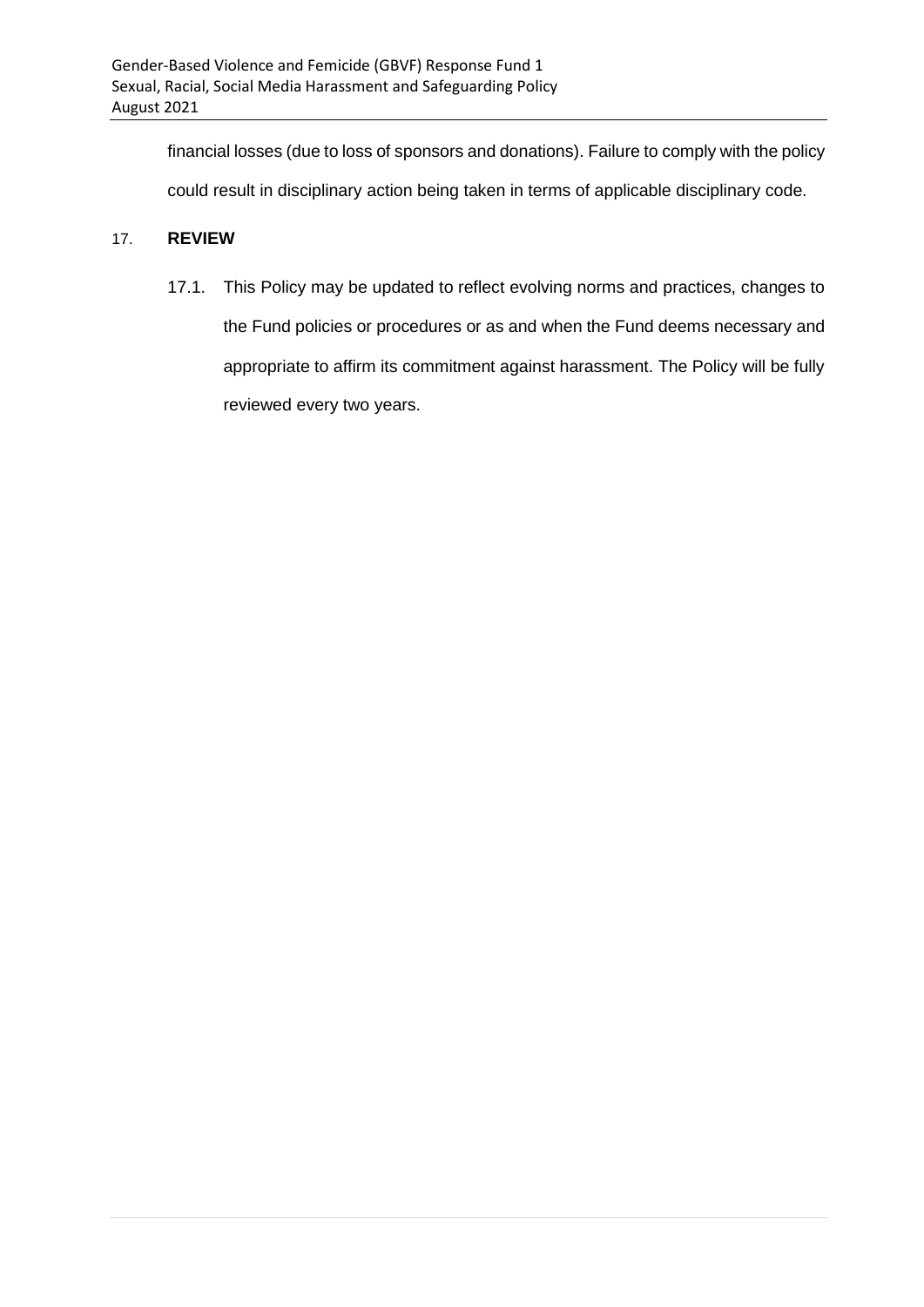### **ANNEXURE A IMPORTANT CONTACT DETAILS**

The **contact details** of the whistleblowing line are:

Telephone number: 0800 203 598

Email address: [GBVF@tip-offs.com](mailto:GBVF@tip-offs.com)

#### **Further important contact details in case of any workplace infringement of the EEA:**

Office of the Director General of Employment and Labour

Tel: 012 309 4126

Fax: 012 309 4625